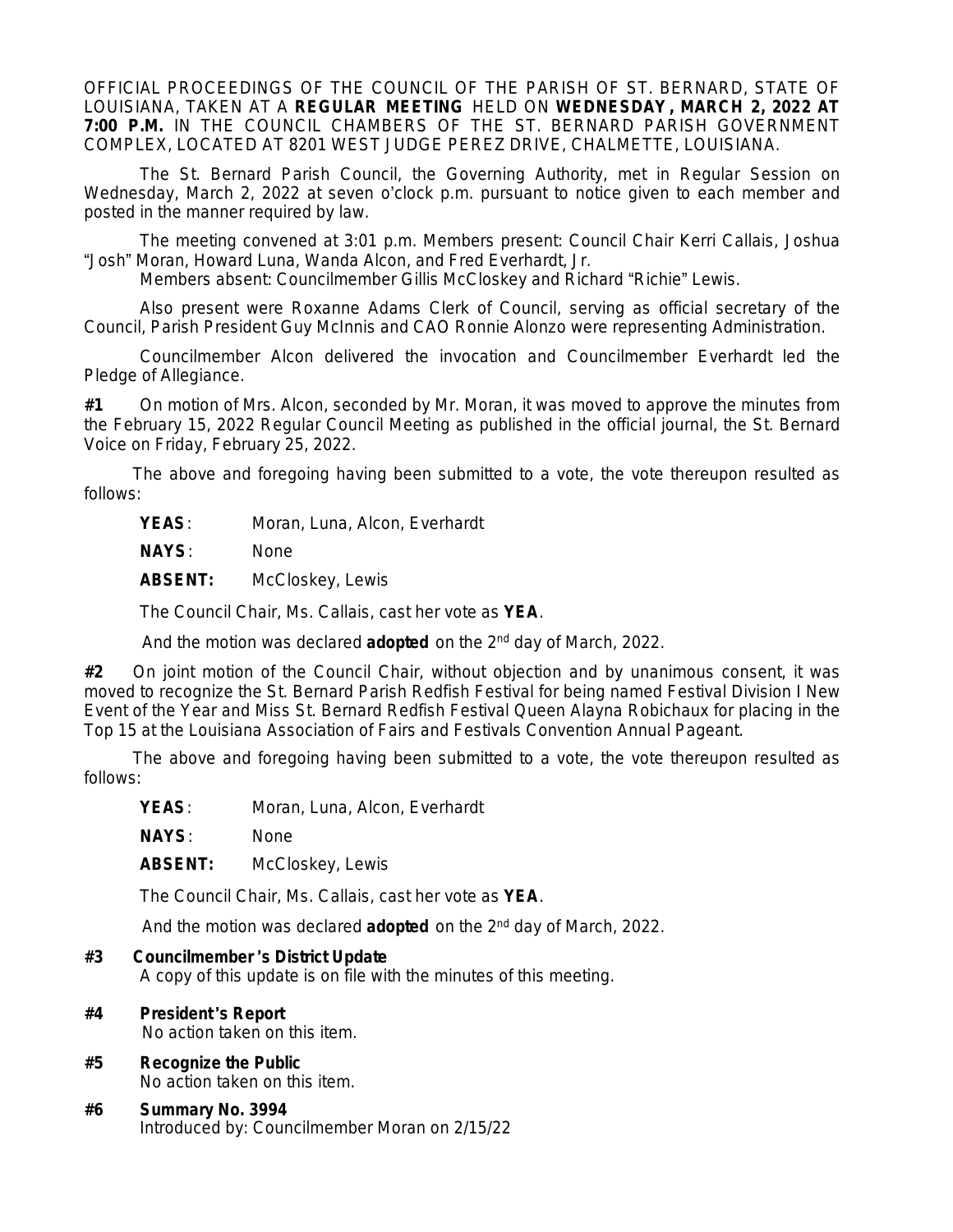## **Minutes of the St. Be rnard Parish Council Meeting o f March 2, 2022 Page -2-**

AN ORDINANCE TO **AMEND** CHAPTER 11, HEALTH AND SANITATION; ARTICLE II, SOLID WASTE DISPOSAL; JUNK; DIVISION 1, GENERALLY; SECTION 11-25, GARBAGE CONTAINERS – MULTIFAMILY DWELLINGS OF FOUR-PLEX AND LARGER AND COMMERCIAL ESTABLISHMENTS OF THE ST. BERNARD PARISH CODE OF **ORDINANCES** 

## **NO ONE APPEARED TO SPEAK FOR OR AGAINST THIS ITEM**

## **#7 Summary No. 3995**

Introduced by: Administration on 2/15/22

AN ORDINANCE TO AMEND **ORDINANCE SBPC #2172-06-19,** AN ORDINANCE OUTLINING GROUP HEALTH, LIFE AND DENTAL INSURANCE BENEFITS FOR ELIGIBLE EMPLOYEES AND RETIREES OF THE ST. BERNARD PARISH GOVERNMENT.

## **NO ONE APPEARED TO SPEAK FOR OR AGAINST THIS ITEM**

### **#8 Summary No. 3996**

Introduced by: Administration on 2/15/22

AN ORDINANCE TO AMEND **ORDINANCE SBPC #2385-12-21** , AN ORDINANCE TO ADOPT THE 2022 ST. BERNARD PARISH ANNUAL OPERATING AND CAPITAL BUDGET.

### **NO ONE APPEARED TO SPEAK FOR OR AGAINST THIS ITEM**

#### **#9 Summary No. 3997**

Introduced by: Administration on 2/15/22

AN ORDINANCE TO DECLARE THE PROPERTIES ON THE ATTACHED EXHIBIT "A" AS SURPLUS AND TO AUTHORIZE THE PARISH PRESIDENT TO EXECUTE ALL NECESSARY DOCUMENTS TO TRANSFER SAID PROPERTIES.

## **NO ONE APPEARED TO SPEAK FOR OR AGAINST THIS ITEM**

## **#10 Summary No. 3998**

Introduced by: Administration on 2/15/22

AN ORDINANCE TO AMEND **ORDINANCE SBPC #2385-12-21** , AN ORDINANCE TO ADOPT THE 2022 ST. BERNARD PARISH ANNUAL OPERATING AND CAPITAL BUDGET.

#### **NO ONE APPEARED TO SPEAK FOR OR AGAINST THIS ITEM**

**#11** On motion of Mrs. Alcon, seconded by Mr. Moran, it was moved to **adopt** the following resolution:

## **RESOLUTION SBPC #2215-03-22**

BE IT RESOLVED, that the St. Bernard Parish Council, the Governing Authority, does hereby approve the following permits as recommended by the Alcohol Beverage and Bingo Department:

#### **Beer and/or Liquor Permit(s)**

- 1. Family Cajun Kitchen, LLC., dba Family Cajun Kitchen 5351 Paris Road, Chalmette, LA 70043 Member(s): Nathaniel Washington, Jr. **(New) (Beer and Liquor)**
- 2. Lacy's Cue, LLC., dba Lacy's Cue 701 West Judge Perez Drive, Chalmette, LA 70043. Member(s): Frank Haines. **(Renewal) (Beer and Liquor)**
- 3. Rocky & Carlo's, Inc., dba Rocky & Carlo's Restaurant & Bar 613 West St. Bernard Hwy., Chalmette, LA 70043 Owner(s): Thomas Tommaseo, Tommoso G. Tommaseo and Josephine G. O'Brien. **(Renewal) (Beer and Liquor)**
- 4. Tag's Meat Market, Inc., dba Tag's Deli 1207 East Judge Perez Drive, Chalmette, LA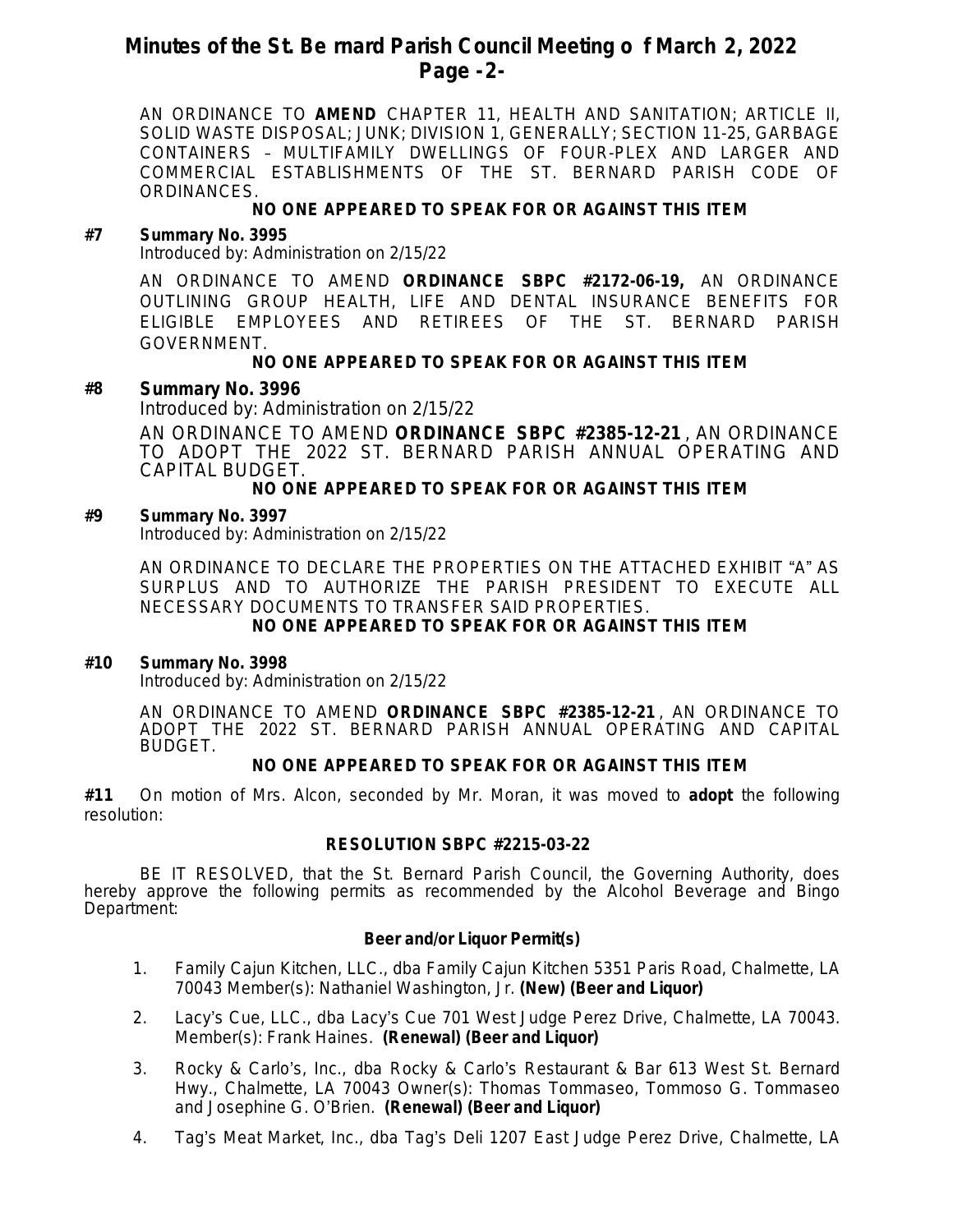# **Minutes of the St. Be rnard Parish Council Meeting o f March 2, 2022 Page -3-**

70043. Owner(s): Deborah and Michael E. Michalik, Jr. **(Renewal) (Beer Only)**

5. The Kimmy Group, LLC., dba The Palms Too 8001-B West St. Bernard Hwy., Arabi, LA 70032. Member(s):

Charles L. Bienvenu. **(Renewal) (Beer and Liquor)**

The above and foregoing having been submitted to a vote, the vote thereupon resulted as follows:

YEAS: Moran, Luna, Alcon, Everhardt

**NAYS**: None

**ABSENT:** McCloskey, Lewis

The Council Chair, Ms. Callais, cast her vote as **ABSTAIN.**

And the motion was declared **adopted** on the 2nd day of March, 2022.

**#12** On motion of Mr. Luna, seconded by Mr. Moran, it was moved to **adopt** the following resolution:

## **RESOLUTION SBPC #2216-03-22**

A RESOLUTION AUTHORIZING ACCEPTANCE OF A GRANT FROM THE ST. BERNARD PARISH MURPHY OIL CY PRES COMMITTEE FOR THE MISSISSIPPI RIVER TRAIL IN THE AMOUNT OF \$389,000.00.

Discussion ensued;

The above and foregoing having been submitted to a vote, the vote thereupon resulted as follows:

YEAS: Moran, Luna, Alcon, Everhardt

**NAYS**: None

**ABSENT:** McCloskey, Lewis

The Council Chair, Ms. Callais, cast her vote as **YEA**.

And the motion was declared **adopted** on the 2nd day of March, 2022.

**#13** On motion of Mr. Moran, seconded by Mrs. Alcon, it was moved to **adopt** the following ordinance:

## **ORDINANCE SBPC #2416-03-22**

## **Summary No. 3994**

Introduced by: Councilmember Moran on 2/15/22 Public Hearing held on 3/2/22

AN ORDINANCE TO **AMEND** CHAPTER 11, HEALTH AND SANITATION; ARTICLE II, SOLID WASTE DISPOSAL; JUNK; DIVISION 1, GENERALLY; SECTION 11-25, GARBAGE CONTAINERS – MULTIFAMILY DWELLINGS OF FOUR-PLEX AND LARGER AND COMMERCIAL ESTABLISHMENTS OF THE ST. BERNARD PARISH CODE OF ORDINANCES.

Discussion ensued;

The above and foregoing having been submitted to a vote, the vote thereupon resulted as follows:

YEAS: Moran, Luna, Alcon, Everhardt

**NAYS**: None

**ABSENT:** McCloskey, Lewis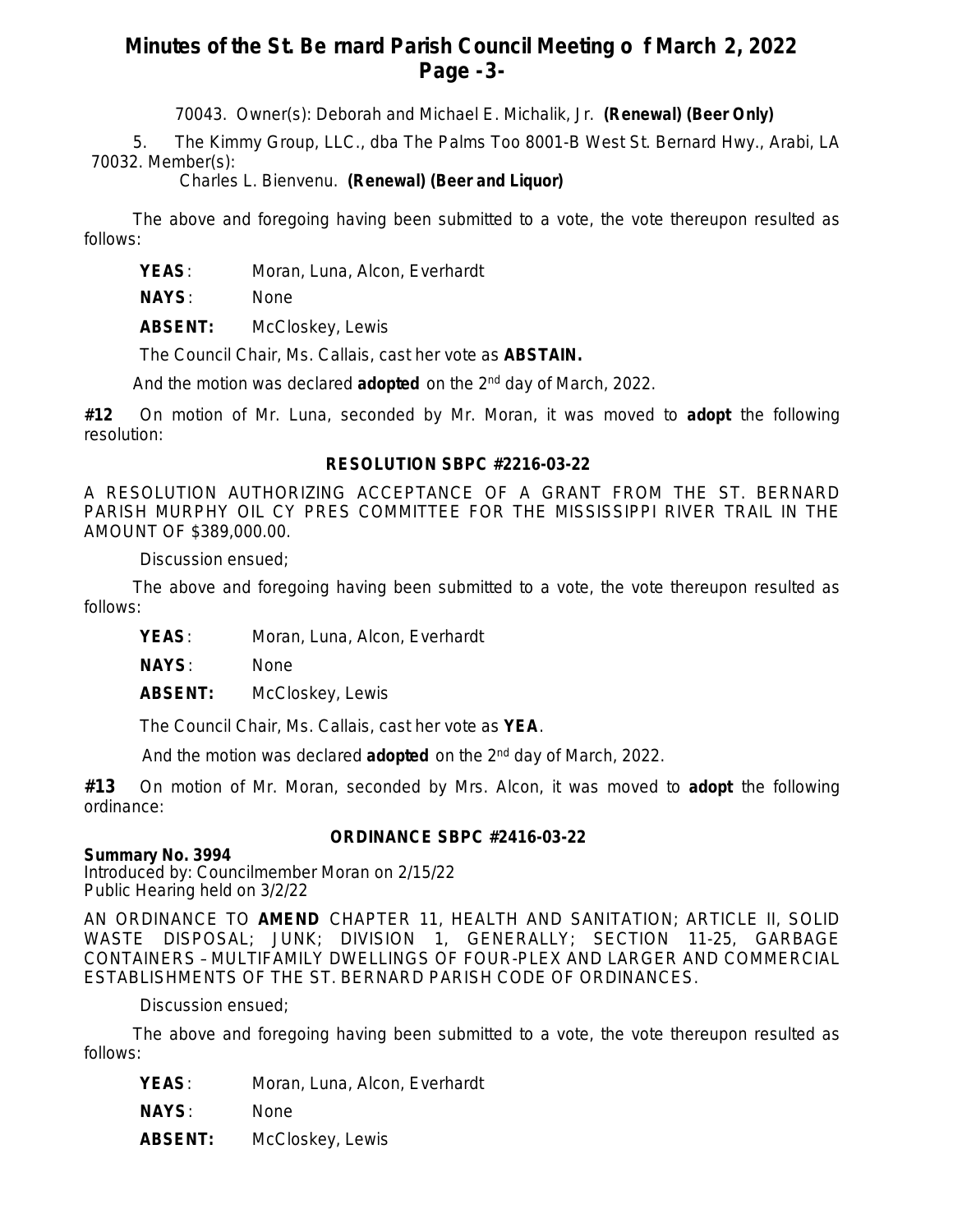# **Minutes of the St. Be rnard Parish Council Meeting o f March 2, 2022 Page -4-**

The Council Chair, Ms. Callais, cast her vote as **YEA**.

And the motion was declared **adopted** on the 2nd day of March, 2022.

**#14** On motion of Mr. Moran, seconded by Mrs. Alcon, it was moved to **adopt** the following ordinance:

#### **Summary No. 3995**

Introduced by: Administration on 2/15/22 Public Hearing held on 3/2/22

AN ORDINANCE TO AMEND **ORDINANCE SBPC #2172-06-19,** AN ORDINANCE OUTLINING GROUP HEALTH, LIFE AND DENTAL INSURANCE BENEFITS FOR ELIGIBLE EMPLOYEES AND RETIREES OF THE ST. BERNARD PARISH GOVERNMENT.

Discussion ensued;

On the motion of Ms. Callais, seconded by Mr. Moran, it was moved to amend Summary No. 3995 as submitted by Administration.

The above and foregoing having been submitted to a vote, the vote thereupon resulted as follows:

**YEAS**: Moran, Alcon, Everhardt

**NAYS**: Luna

**ABSENT:** McCloskey, Lewis

The Council Chair, Ms. Callais, cast her vote as **YEA**.

And the motion was declared **adopted** on the 2nd day of March, 2022.

On motion of Mr. Moran, seconded by Mrs. Alcon, it was moved to **adopt** the following ordinance as amended:

#### **Summary No. 3995**

Introduced by: Administration on 2/15/22 Public Hearing held on 3/2/22

AN ORDINANCE TO AMEND **ORDINANCE SBPC #2172-06-19,** AN ORDINANCE OUTLINING GROUP HEALTH, LIFE AND DENTAL INSURANCE BENEFITS FOR ELIGIBLE EMPLOYEES AND RETIREES OF THE ST. BERNARD PARISH GOVERNMENT.

The above and foregoing having been submitted to a vote, the vote thereupon resulted as follows:

**YEAS**: Moran

**NAYS**: Luna, Alcon, Everhardt

**ABSENT:** McCloskey, Lewis

The Council Chair, Ms. Callais, cast her vote as **NAY**.

And the motion was declared **failed** on the 2nd day of March, 2022.

**#15** On motion of Mr. Moran, seconded by Mrs. Alcon, it was moved to **adopt** the following ordinance:

#### **Summary No. 3996**

Introduced by: Administration on 2/15/22 Public Hearing held on 3/2/22

AN ORDINANCE TO AMEND **ORDINANCE SBPC #2385-12-21** , AN ORDINANCE TO ADOPT THE 2022 ST. BERNARD PARISH ANNUAL OPERATING AND CAPITAL BUDGET.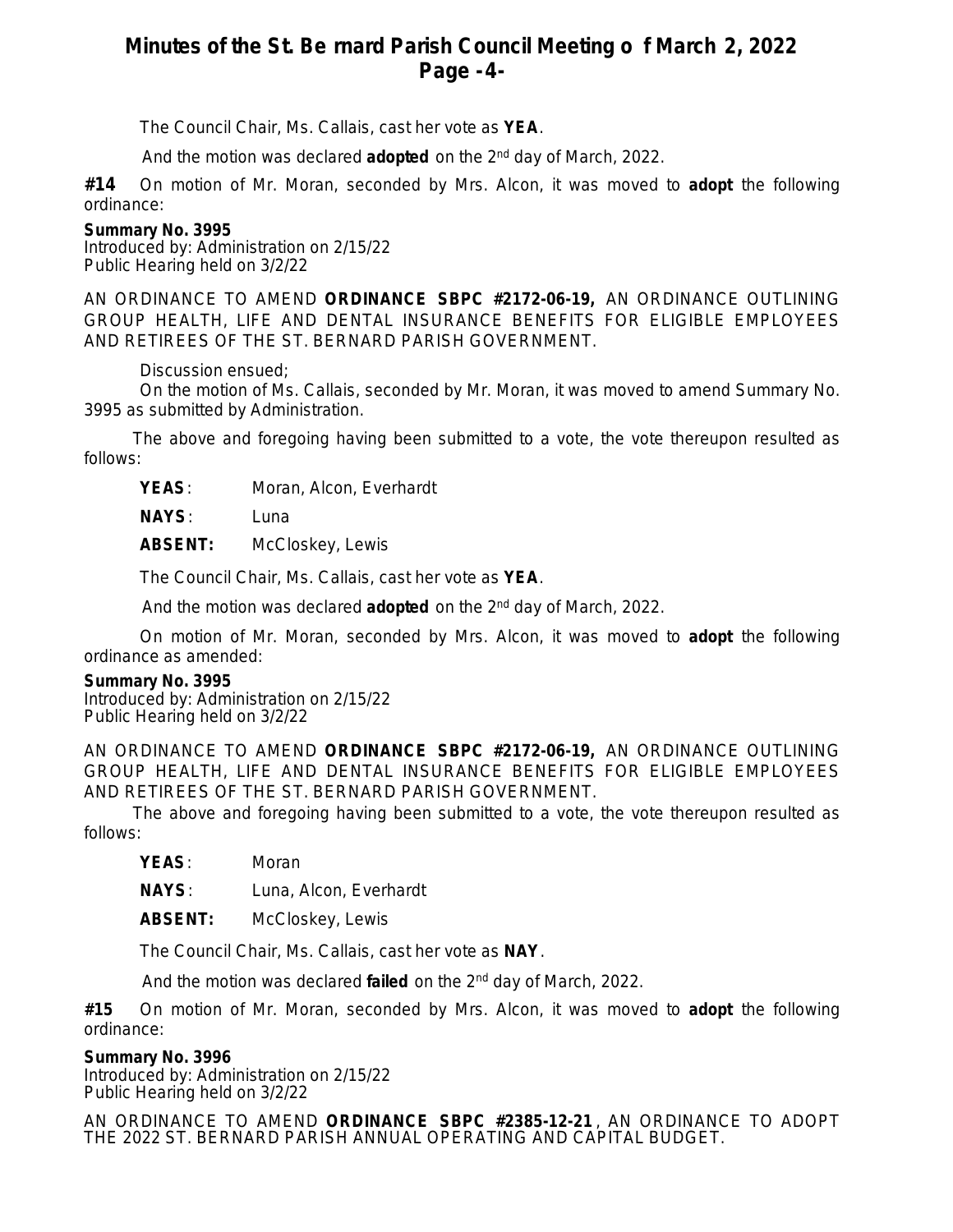# **Minutes of the St. Be rnard Parish Council Meeting o f March 2, 2022 Page -5-**

On the motion of Mr. Luna, seconded by Mr. Everhardt, it was moved to table Summary No. 3996.

The above and foregoing having been submitted to a vote, the vote thereupon resulted as follows:

**YEAS**: Luna, Everhardt

**NAYS**: Moran, Alcon

**ABSENT:** McCloskey, Lewis

The Council Chair, Ms. Callais, cast her vote as **NAY**.

And the motion was declared **failed** on the 2nd day of March, 2022.

On motion of Mr. Moran, seconded by Mrs. Alcon, it was moved to **adopt** the following ordinance as originally submitted:

### **Summary No. 3996**

## **ORDINANCE SBPC #2417-03-22**

Introduced by: Administration on 2/15/22 Public Hearing held on 3/2/22

AN ORDINANCE TO AMEND **ORDINANCE SBPC #2385-12-21** , AN ORDINANCE TO ADOPT THE 2022 ST. BERNARD PARISH ANNUAL OPERATING AND CAPITAL BUDGET.

The above and foregoing having been submitted to a vote, the vote thereupon resulted as follows:

**YEAS**: Moran, Alcon, Everhardt

**NAYS**: Luna

**ABSENT:** McCloskey, Lewis

The Council Chair, Ms. Callais, cast her vote as **YEA**.

And the motion was declared **adopted** on the 2nd day of March, 2022.

**#16** On motion of Mr. Moran, seconded by Mrs. Alcon, it was moved to **adopt** the following ordinance:

## **ORDINANCE SBPC #2418-03-22**

## **Summary No. 3997**

Introduced by: Administration on 2/15/22 Public Hearing held on 3/2/22

AN ORDINANCE TO DECLARE THE PROPERTIES ON THE ATTACHED EXHIBIT "A" AS SURPLUS AND TO AUTHORIZE THE PARISH PRESIDENT TO EXECUTE ALL NECESSARY DOCUMENTS TO TRANSFER SAID PROPERTIES.

The above and foregoing having been submitted to a vote, the vote thereupon resulted as follows:

**YEAS**: Moran, Luna, Alcon, Everhardt

**NAYS**: None

**ABSENT:** McCloskey, Lewis

The Council Chair, Ms. Callais, cast her vote as **YEA**.

And the motion was declared **adopted** on the 2nd day of March, 2022.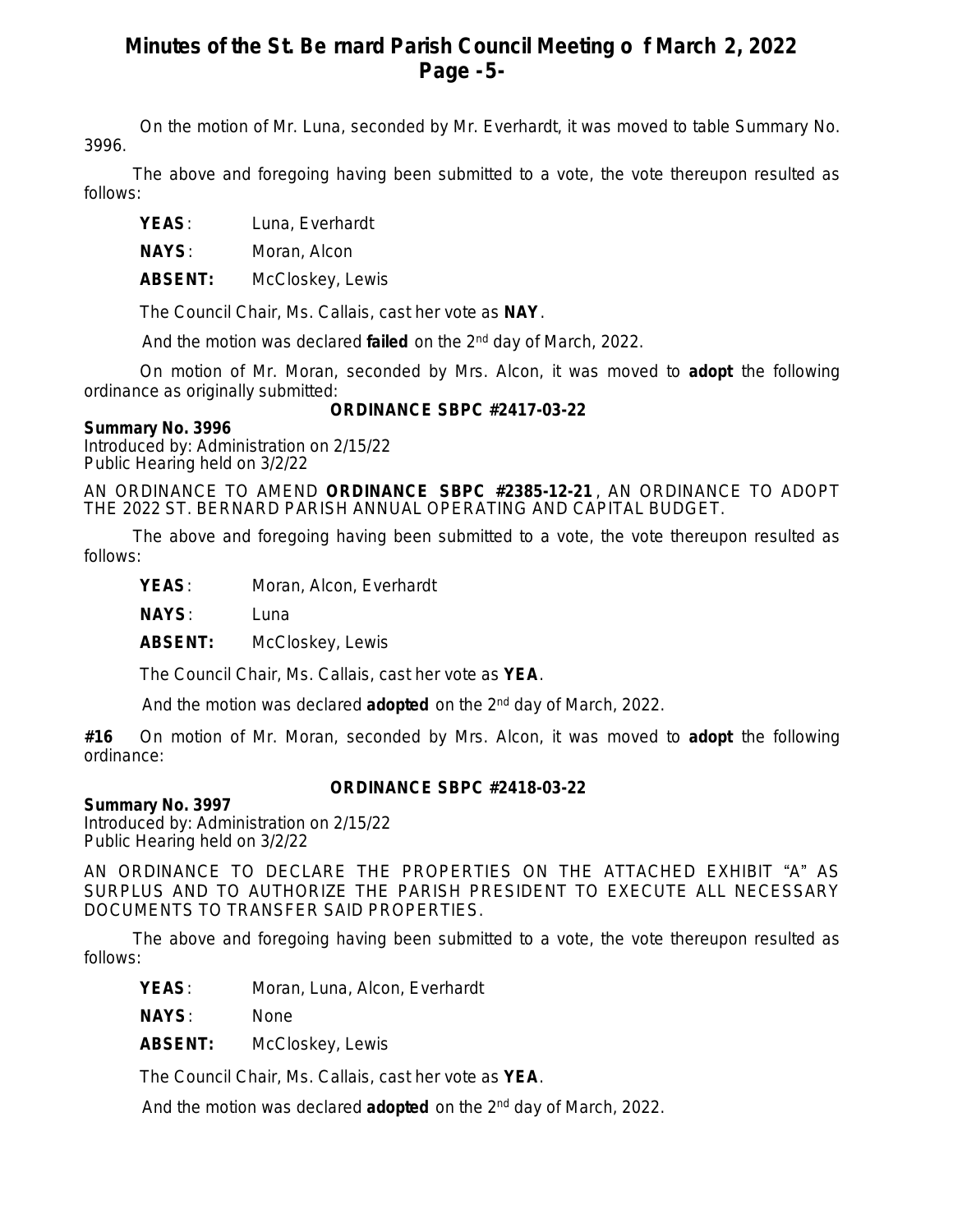## **Minutes of the St. Be rnard Parish Council Meeting o f March 2, 2022 Page -6-**

**#17** On motion of Mr. Moran, seconded by Mrs. Alcon, it was moved to **adopt** the following ordinance:

#### **ORDINANCE SBPC #2419-03-22**

**Summary No. 3998**

Introduced by: Administration on 2/15/22 Public Hearing held on 3/2/22

AN ORDINANCE TO AMEND **ORDINANCE SBPC #2385-12-21** , AN ORDINANCE TO ADOPT THE 2022 ST. BERNARD PARISH ANNUAL OPERATING AND CAPITAL BUDGET.

The above and foregoing having been submitted to a vote, the vote thereupon resulted as follows:

**YEAS**: Moran, Alcon, Everhardt

**NAYS**: None

**ABSENT:** McCloskey, Lewis

**DID NOT VOTE:** Luna

The Council Chair, Ms. Callais, cast her vote as **YEA**.

And the motion was declared **adopted** on the 2nd day of March, 2022.

**#18** On motion of the Mr. Moran, seconded by Mrs. Alcon, it was moved to **introduce** the following ordinance:

#### **Summary No. 3999**

Introduced by: Administration on 3/2/22

AN ORDINANCE TO **AMEND** APPENDIX D, FEES; SECTION 6, COMMUNITY DEVELOPMENT/PUBLIC WORKS FEES OF THE ST. BERNARD PARISH CODE OF ORDINANCES.

The above and foregoing having been submitted to a vote, the vote thereupon resulted as follows:

**YEAS**: Moran, Alcon, Everhardt

**NAYS**: None

**ABSENT:** McCloskey, Lewis

**DID NOT VOTE:** Luna

The Council Chair, Ms. Callais, cast her vote as **YEA**.

And the motion was declared **adopted** on the 2nd day of March, 2022.

**#19** On motion of the Chair, without objection and by unanimous consent, it was moved to **remove** the following ordinance from the agenda:

#### **Summary No. 4000**

Introduced by: Councilmember Callais on 3/2/22

AN ORDINANCE TO **AMEND** CHAPTER 15, OIL, GAS, AND MINERAL EXPLORATION, REMOVAL, AND TRANSPORTING; OTHER LAND- DISTRIBUTING AND WATER-DISTRIBUTING ACTIVITIES; ARTICLE III, WHARVES, PIERS, DOCKS, ETC., OUTSIDE OF THE FORTY ARPENT LEVEE SYSTEM; SECTION 15-51, DEFINITIONS OF THE ST. BERNARD PARISH CODE OF ORDINANCES.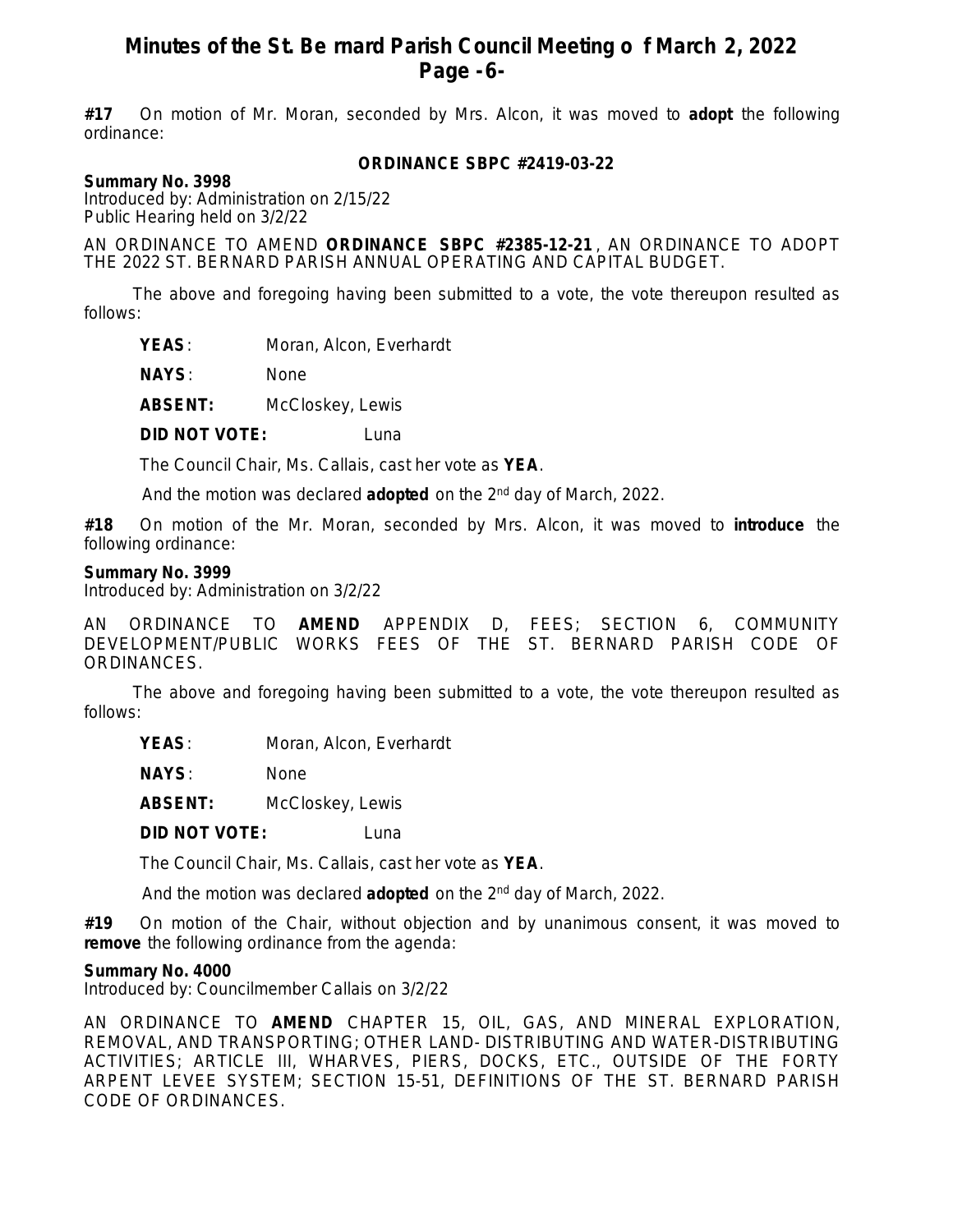# **Minutes of the St. Be rnard Parish Council Meeting o f March 2, 2022 Page -7-**

The above and foregoing having been submitted to a vote, the vote thereupon resulted as follows:

YEAS: Moran, Luna, Alcon, Everhardt

**NAYS**: None

**ABSENT:** McCloskey, Lewis

The Council Chair, Ms. Callais, cast her vote as **YEA**.

And the motion was declared **adopted** on the 2nd day of March, 2022.

**#20** On the motion of Mr. Moran, seconded by Mrs. Alcon, it was moved to accept the Monthly Financial Summary Statement of Revenues and Expenditures and Change in Fund Balance for January, 2022.

The above and foregoing having been submitted to a vote, the vote thereupon resulted as follows:

YEAS: Moran, Luna, Alcon, Everhardt

**NAYS**: None

**ABSENT:** McCloskey, Lewis

The Council Chair, Ms. Callais, cast her vote as **YEA**.

And the motion was declared **adopted** on the 2nd day of March, 2022.

### **#21 Coastal Zone Advisory Committee**

No official action taken.

On the motion of Mr. Everhardt seconded by Mr. Luna, it was moved to amend the agenda to address items #22 and #23.

The above and foregoing having been submitted to a vote, the vote thereupon resulted as follows:

YEAS: Moran, Luna, Alcon, Everhardt

**NAYS**: None

**ABSENT:** McCloskey, Lewis

The Council Chair, Ms. Callais, cast her vote as **YEA**.

And the motion was declared **adopted** on the 2nd day of March, 2022.

**#22** On motion of Mr. Everhardt, seconded by Ms. Callais, it was moved to **adopt** the following resolution:

## **RESOLUTION SBPC #2217-03-22**

A RESOLUTION REQUESTING THE DEPARTMENT OF COMMUNITY DEVELOPMENT TO STUDY THE ZONING IN EXISTING SUBDIVISIONS LOCATED IN COUNCIL DISTRICT "E" AND TO DETERMINE WHERE THE ZONING IS INCONSISTENT WITH THE COMPREHENSIVE PLAN AND EXISTING DEVELOPMENT; THE STUDY WILL MAKE RECOMMENDATIONS TO THE PLANNING COMMISSION AND THE PARISH COUNCIL TO ADDRESS INCONSISTENCIES.

Discussion ensued;

The above and foregoing having been submitted to a vote, the vote thereupon resulted as follows: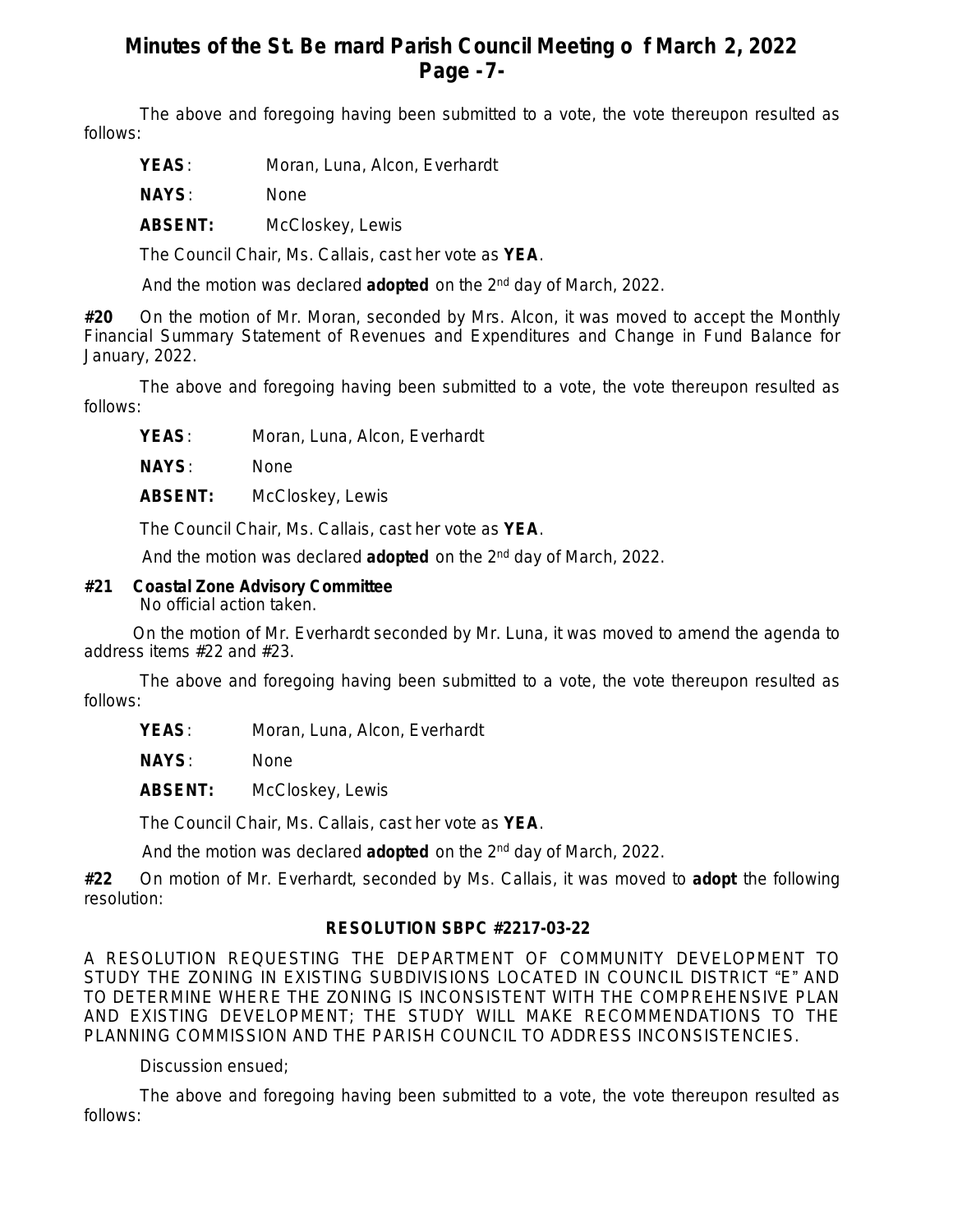# **Minutes of the St. Be rnard Parish Council Meeting o f March 2, 2022 Page -8-**

YEAS: Moran, Luna, Alcon, Everhardt

**NAYS**: None

**ABSENT:** McCloskey, Lewis

The Council Chair, Ms. Callais, cast her vote as **YEA**.

And the motion was declared **adopted** on the 2nd day of March, 2022.

**#23** On motion of Mr. Everhardt, seconded by Mr. Luna, it was moved to **adopt** the following **Emergency Ordinance** :

## **EMERGENCY ORDINANCE SBPC #2415-03-22**

**Summary No. 4001**

AN **EMERGENCY ORDINANCE** PLACING A MORATORIUM ON THE ISSUANCE OF BUILDING PERMITS PERTAINING TO TORRES DRIVE AND WOODCHASE COURT IN ST. BERNARD, LA.

On motion of Mr. Everhardt, seconded by Ms. Callais, it was moved to **amend** Summary No. 4001 to change the following:

AN **EMERGENCY ORDINANCE** PLACING A MORATORIUM ON THE ISSUANCE OF BUILDING PERMITS PERTAINING TO **TORRES DRIVE AND WOODCHASE COURT DISTRICT** "**E**" IN ST. BERNARD**, LA. PARISH.**

The above and foregoing having been submitted to a vote, the vote thereupon resulted as follows:

YEAS: Moran, Luna, Alcon, Everhardt

**NAYS**: None

**ABSENT:** McCloskey, Lewis

The Council Chair, Ms. Callais, cast her vote as **YEA**.

And the motion was declared **adopted** on the 2nd day of March, 2022.

On motion of Mr. Everhardt, seconded by Mr. Luna, it was moved to **adopt** the following **Emergency Ordinance** as amended:

## **EMERGENCY ORDINANCE SBPC #2415-03-22**

## **Summary No. 4001**

 $\sqrt{2}$ 

AN **EMERGENCY ORDINANCE** PLACING A MORATORIUM ON THE ISSUANCE OF BUILDING PERMITS PERTAINING TO DISTRICT "E" IN ST. BERNARD PARISH.

The above and foregoing having been submitted to a vote, the vote thereupon resulted as follows:

YEAS: Moran, Luna, Alcon, Everhardt

**NAYS**: None

**ABSENT:** McCloskey, Lewis

The Council Chair, Ms. Callais, cast her vote as **YEA**.

And the motion was declared **adopted** on the 2nd day of March, 2022.

There being no further business for discussion, the Council Chair declared the meeting adjourned at 8:21 p.m. on the 2<sup>nd</sup> day of March, 2022.